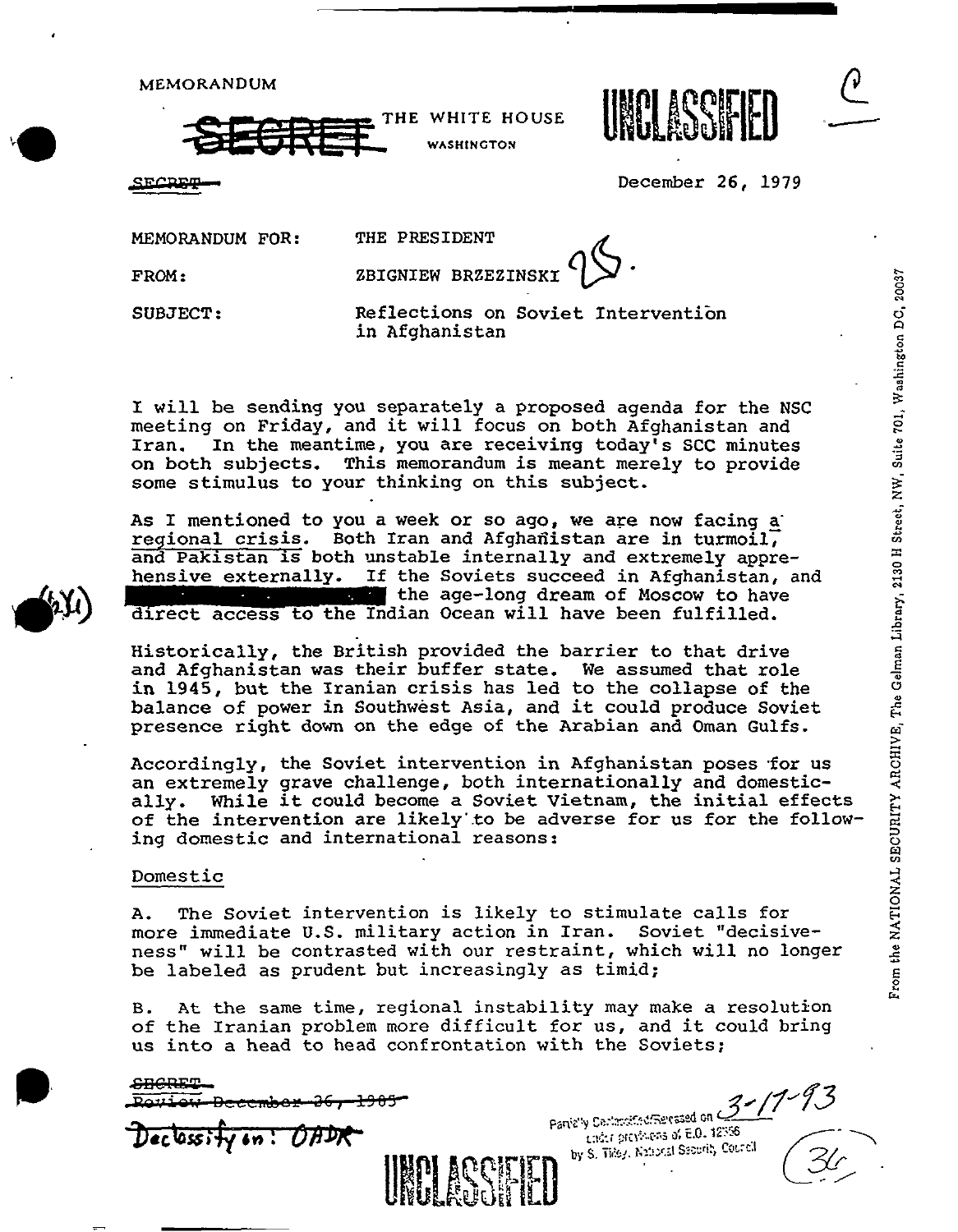2<del>0851</del>

 $(b)$ しいり

 $-2-$ 

**UMLASS** 

# c. SALT is likely to be damaged, perhaps irreparably, because Soviet military aggressiveness will have been so naked;

D. More generally, our handling of Soviet affairs will be attacked by both the Right and the Left.

### International

 $A_{-}$ Pakistan, unless we somehow manage to project both confidence and power into the region.

B. With Iran destabilized, there will be no firm bulwark in Southwest Asia against the Soviet drive to the Indian Ocean;

C. The Chinese will certainly note that" Soviet assertiveness in Afghanistan and in Cambodia is not effectively restrained by the United States.

#### Compensating Factors

There will be, to be sure, some compensating factors:

A. World public opinion may be outraged at the Soviet interven-<br>tion. Certainly. Moslem countries will be concerned, and we Certainly, Moslem countries will be concerned, and we might be in a position to exploit this.

B. There are already 300,000 refugees from Afghanistan in Pakistan, and we will be in a position to indict the Soviets for causing massive human suffering. That figure will certainly grow, and Soviet-sponsored actions in Cambodia have already taken their toll as well.

C. There will be greater awareness among our allies for the need to do more for their own defense.

#### A Soviet Vietnam?

However, we should not be too sanguine about Afghanistan becoming a Soviet Vietnam:

A. The querrillas are badly organized and poorly led;

B. They have *no* sanctuary, no organized army, and no central government -- all of which North Vietnam had;

C. They have limited foreign support, in contrast to the enormous amount of arms that flowed to the Vietnamese from both the Soviet Union and China;

RODET



E

E 0 0: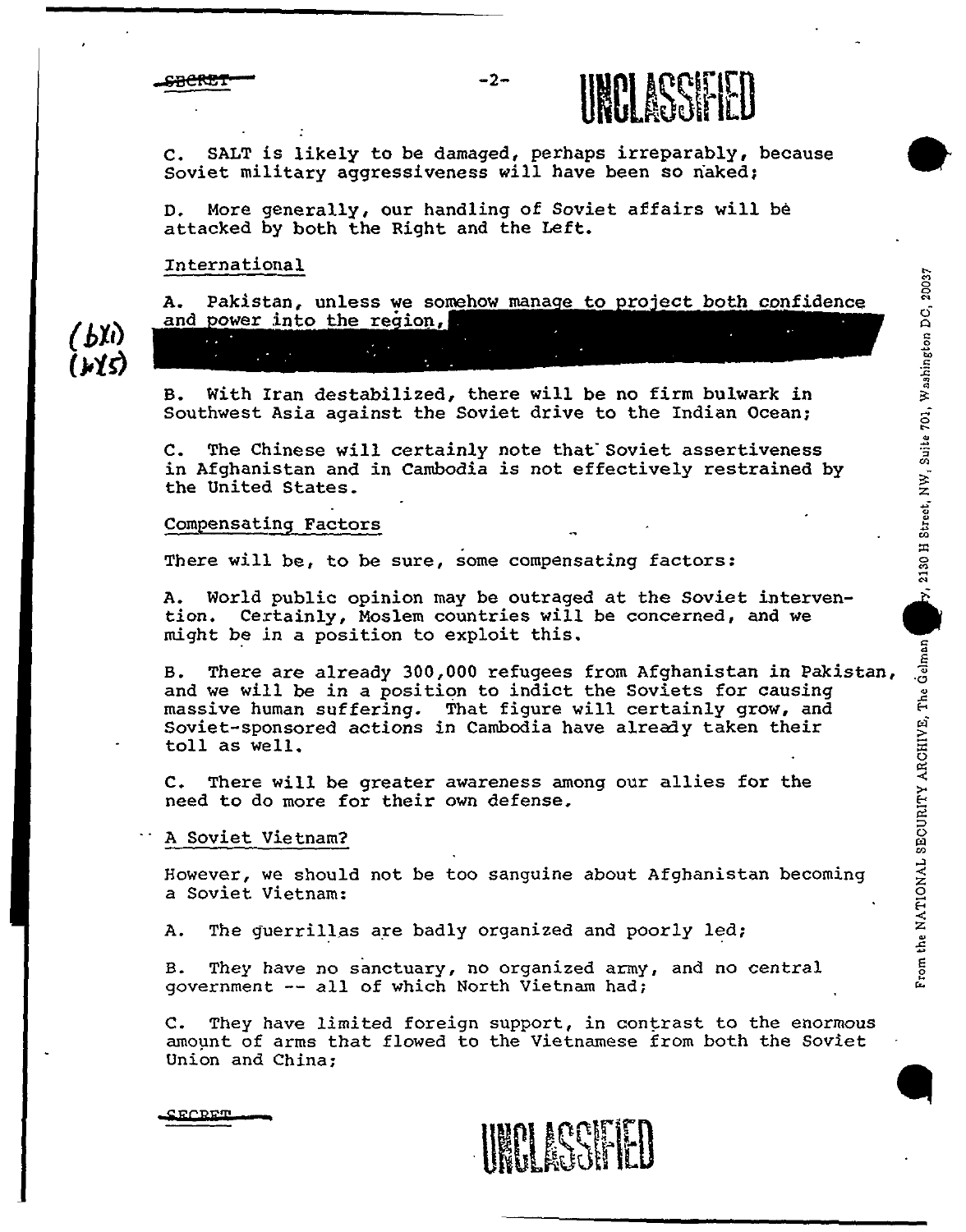**e·** 

**TEI** 

n. The Soviets are likely to act decisively, unlike the U.S., which pursued in Vietnam a policy of "inoculating" the enemy.

As a consequence, the Soviets might be able to assert themselves effectively, and in world politics nothing succeeds like success, whatever the moral aspects.

#### What is to be Done?

What follows are some preliminary thoughts, which need to be discussed more fully:

A. It is essential that Afghanistani resistance continues. This means more money as well as arms shipments to the rebels, and some technical advice;

B. To make the above possible we must both reassure Pakistan and encourage it to help the rebels. This will require a review of encourage it to help the rebels. This will require a review of<br>our policy toward Pakistan, more guarantees to it, more <u>arms aid</u>, and, j

 $1615$ 

**:SF?fBf** 

c. We should encourage the Chinese to help the rebels also;

D. We should concert with Islamic countries both in a propaganda campaign and in a covert action campaign to help the rebels;

E. We should inform the Soviets that their actions are placing SALT in jeopardy and that will also influence the substance of the Brown visit to China, since the Chinese are doubtless going to be most concerned about implications for themselves of such Soviet assertiveness so close to their border. Unless we tell the Soviets directly and very clearly that our relations will suffer, I fear the Soviets will not take our "expressions of concern" very seriously, with the effect that our relations will suffer, without the Soviets ever having been confronted with the need to ask the question whether such local adventurism is worth the long-term damage to the U.S.-Soviet relationship;

F. Finally, we should consider taking Soviet actions in Afghanistan to the UN as a threat to peace.

≷<br>Z